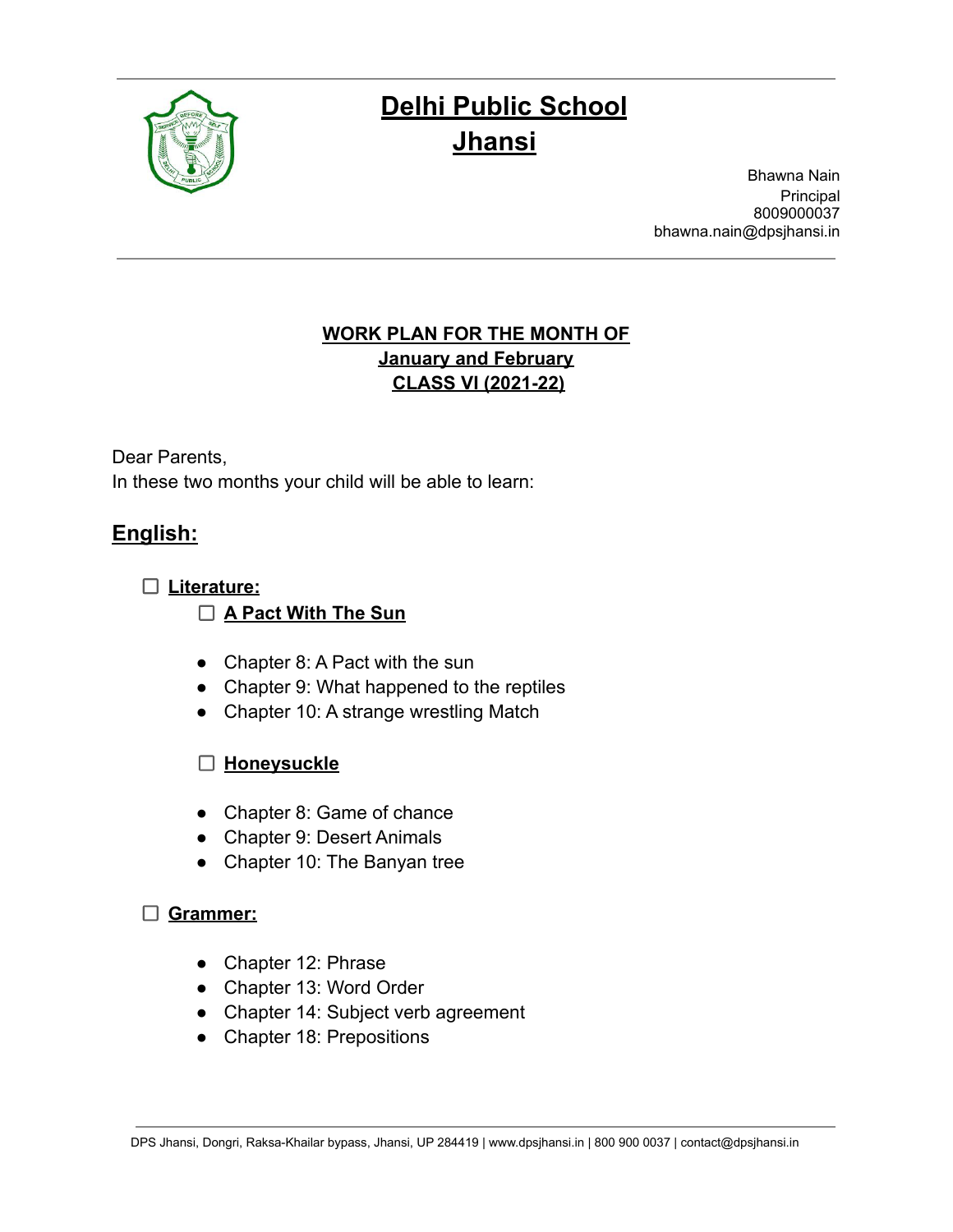

Bhawna Nain Principal 8009000037 bhawna.nain@dpsjhansi.in

#### **Learning objectives:**

#### **Literature:**

- Read a poem about wonderful words, vocations
- In all the chapters your ward will learn about the game of life, fairness and desert animals and importance of Banyan tree
- **Grammar:**
- Students will learn about phrases
- They will also learn Prepositions and subject verb agreement

#### **Math:**

- Chapter 13: Symmetry
- Chapter 14: Practical Geometry

#### **Learning Objective:**

- They will learn about lines of symmetry and reflectional symmetry.
- They will learn about the circle, line segment, construction of line segment, perpendicular bisectors, measurement of angles and the bisector of given angle.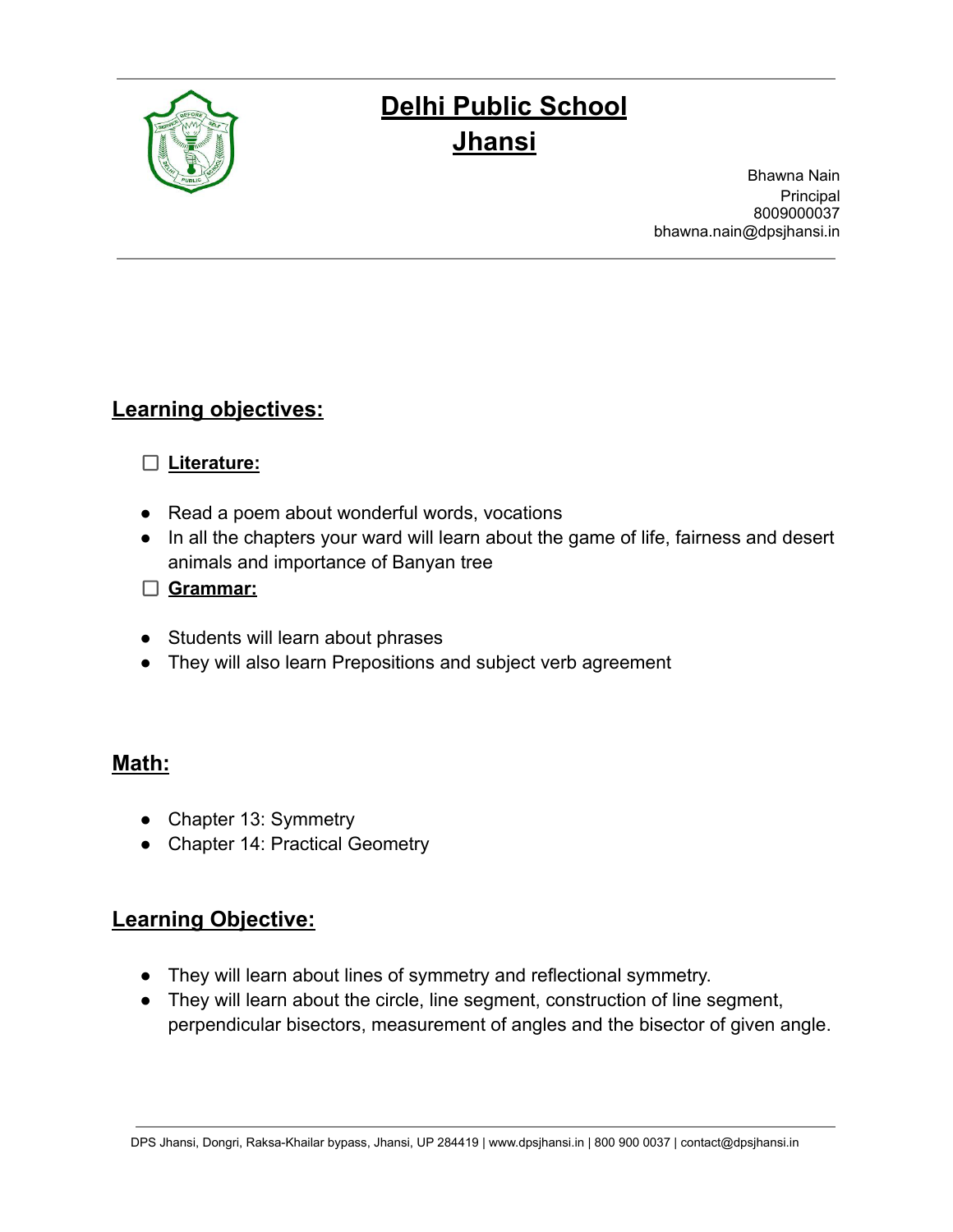

Bhawna Nain Principal 8009000037 bhawna.nain@dpsjhansi.in

### **Science**

- Chapter 13 : Fun with magnet
- Chapter 14 water
- Chapter 15 air around us
- Chapter 16 garbage in , garbage out

#### **Learning Objectives:**

- Learn about magnet
- They will understand about water, air and GIGO

### **S.ST.:**

- **Geography:**
- Chapter 6: Major Landforms of Earth
- Chapter 7: Our Country
- Chapter 8: India: Climate, Vegetation and Wildlife

#### **Learning Objectives:**

• Understand major landforms of the earth, our country and all about Indian climate, vegetation and wildlife .

#### **Civics:**

- Chapter 7: Urban Administration
- Chapter 8: Rural Livelihood
- Chapter 9: Urban Livelihood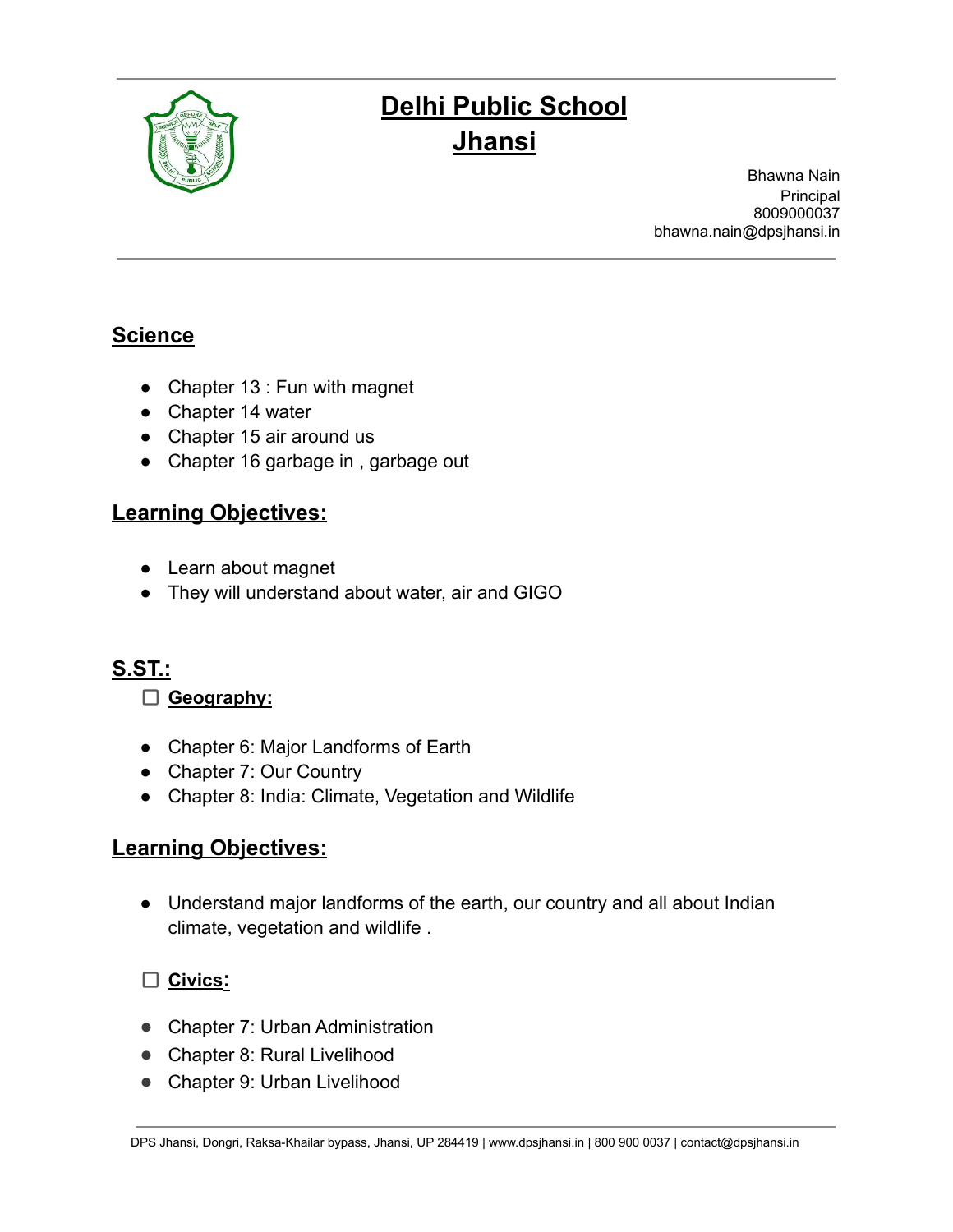

Bhawna Nain Principal 8009000037 bhawna.nain@dpsjhansi.in

#### **Learning Objectives:**

● They will learn about Urban administration and more about urban and rural livelihood

#### **Computer:**

● Coding Club: QBASIC Basics

### **Learning Objectives:**

- Students will learn about QBASIC
- Coding Club: QBASIC Next Steps
- Students will learn about loops and other commands in QBASIC

### <u>संस्कृत:</u>

- पाठ 13- विमान यानं रचयाव:
- पाठ 15 मातूल चंद्र

#### व्याकरण

● शब्द रूप ,धातुरूप

#### <u>व्यवहारिक ज्ञान:</u>

- विद्यार्थियों में नैतिक मूल्यों में वृद्धि करना
- विद्यार्थियर्थि ों को संस्कृत भाषा के प्रति रुचि एवं ज्ञान मेंवद्ृधि करना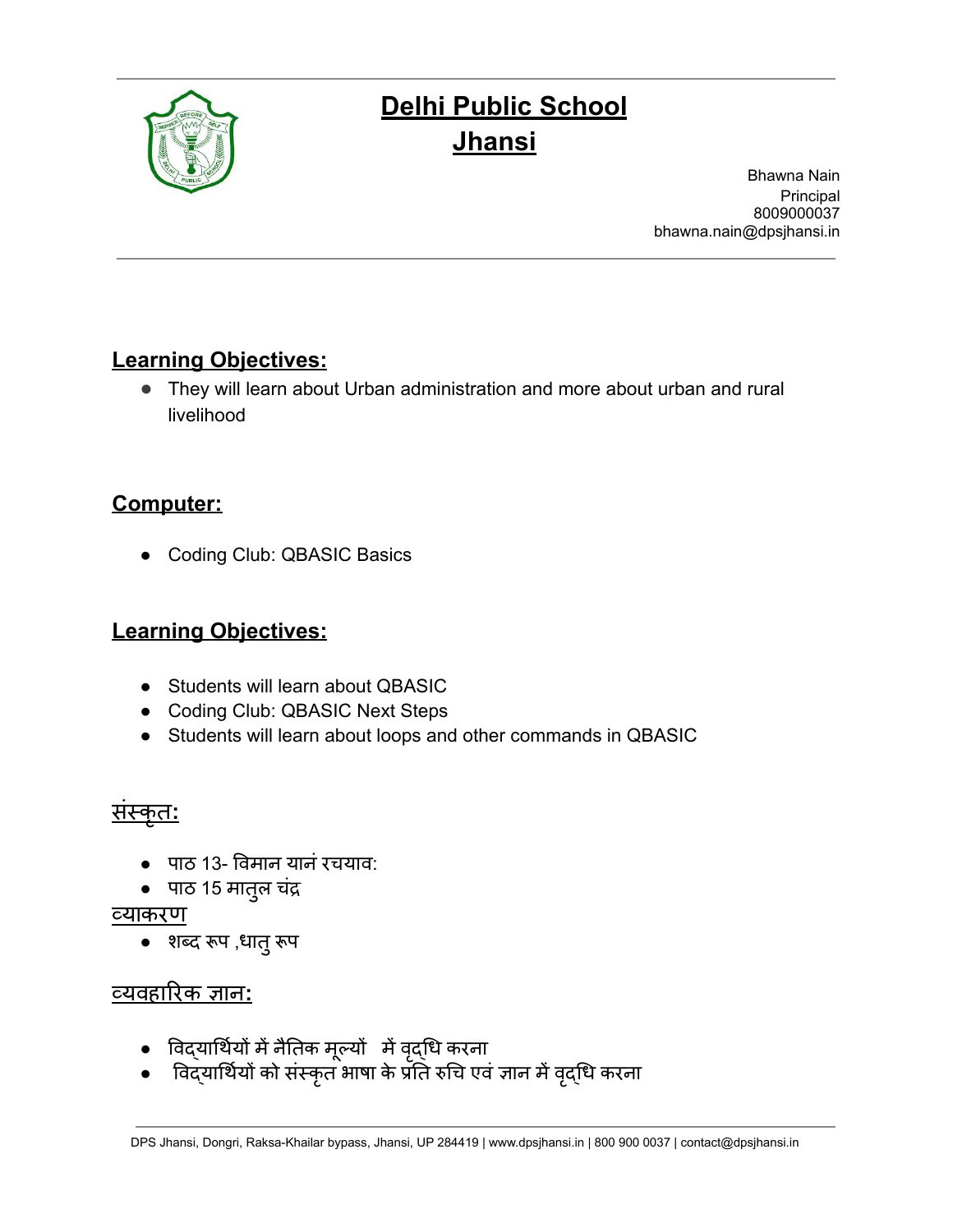

Bhawna Nain Principal 8009000037 bhawna.nain@dpsjhansi.in

#### <u>हिंदी:</u>

 $\Box$  हिंदी साहित्य:

- पाठ 16 -वन के मार्ग में
- पाठ 17- सांस सांस मेंबांस

#### <u>व्यवहारिक ज्ञान:</u>

● जंगल के बारेमेंपरिचित होना एवं बांस का हमारेजीवन मेंउपयोग।

#### □ हिंदी व्याकरण

- पाठ 24- महावर ु ेऔर लोकोक्तियां ,
- पाठ 28 -पत्र लेखन
- पाठ 29- निबंध लेखन

#### <u>व्यवहारिक ज्ञान :</u>

• मुहावरे, लोकोक्ति, पत्र एवं निबंध से परिचित होना।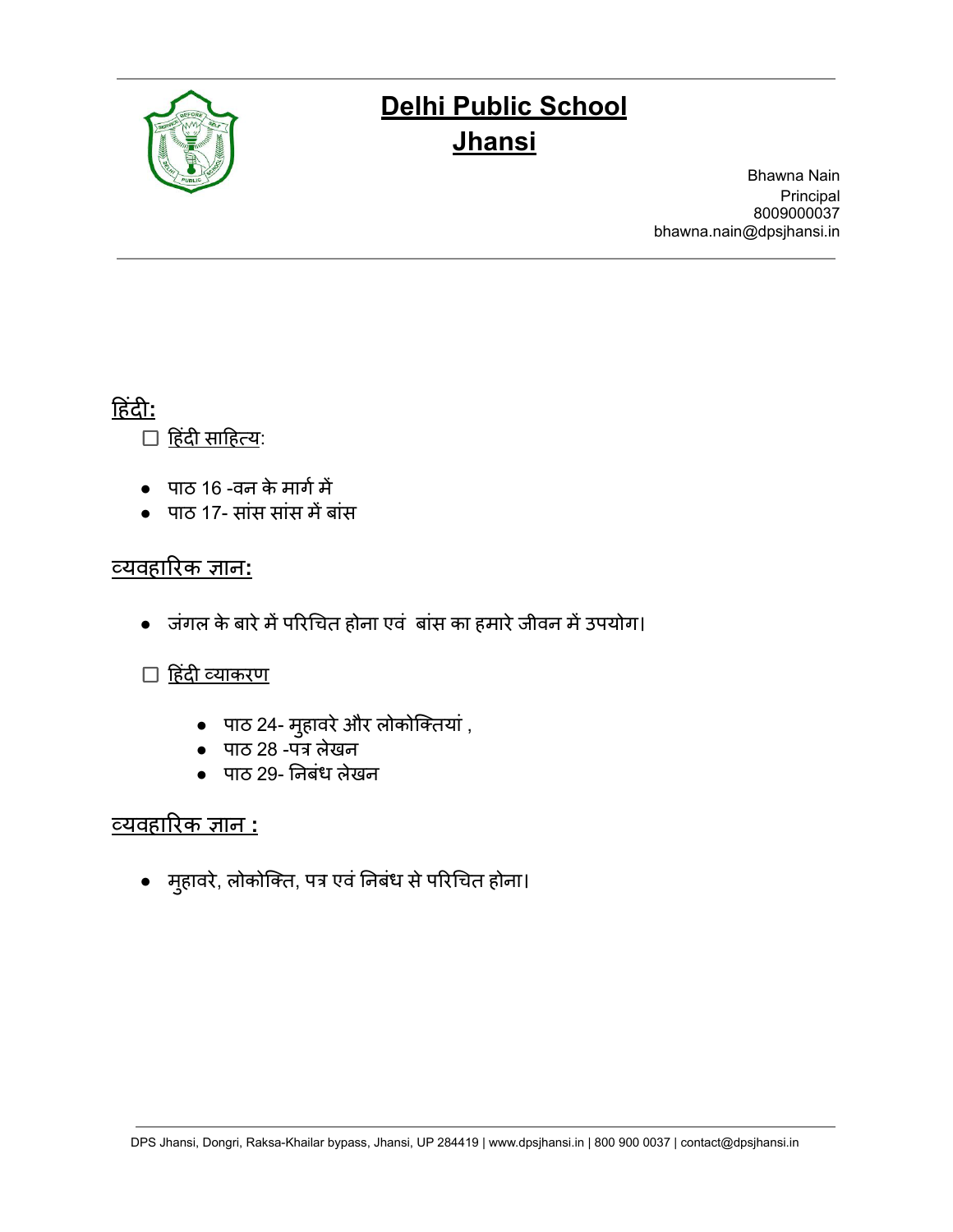

Bhawna Nain Principal 8009000037 bhawna.nain@dpsjhansi.in





हरी घास पर बिखेर दी हैं ये किसने मोती की लड़ियाँ? कौन रात में गूँथ गया है ये उज्ज्वल हीरों की कड़ियाँ?

> जुगनू से जगमग जगमग ये कौन चमकते हैं यों चमचम? नभ के नन्हें तारों से ये कौन दमकते हैं यों दमदम?

लुटा गया है कौन जौहरी अपने घर का भरा खजाना? पत्तों पर, फूलों पर, पग पग बिखरे हुए रतन हैं नाना।

> बड़े सबेरे मना रहा है कौन खुशी में यह दीवाली? वन उपवन में जला दी है किसने दीपावली निराली?

जी होता, इन ओस कणों को अंजलि में भर घर ले आऊँ? इनकी शोभा निरख निरख कर इन पर कविता एक बनाऊँ।

– सोहनलाल द्विवेदी